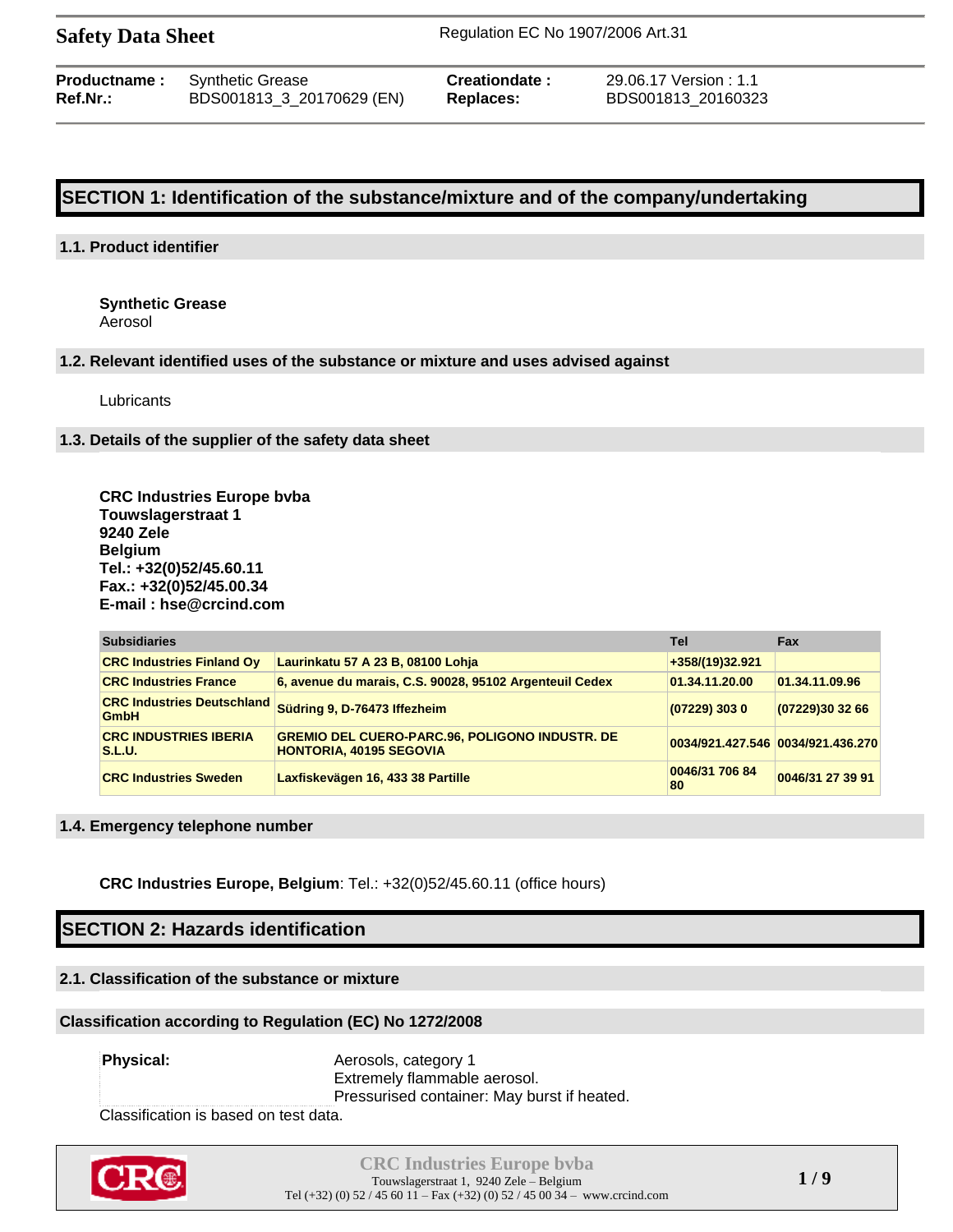| <b>Safety Data Sheet</b>               |                                                      | Regulation EC No 1907/2006 Art.31 |                                             |  |
|----------------------------------------|------------------------------------------------------|-----------------------------------|---------------------------------------------|--|
| <b>Productname:</b><br><b>Ref.Nr.:</b> | <b>Synthetic Grease</b><br>BDS001813 3 20170629 (EN) | Creationdate:<br>Replaces:        | 29.06.17 Version: 1.1<br>BDS001813 20160323 |  |
|                                        |                                                      |                                   |                                             |  |

| Health:                                     | Skin irritation, category 2                                                                                  |
|---------------------------------------------|--------------------------------------------------------------------------------------------------------------|
|                                             | Causes skin irritation.                                                                                      |
|                                             | Specific target organ toxicity - single exposure, category 3<br>May cause drowsiness or dizziness.           |
| Classification based on calculation method. |                                                                                                              |
| <b>Environment:</b>                         | Hazardous to the aquatic environment, chronic category 2<br>Toxic to aquatic life with long lasting effects. |
| Clossification boood on coloulation mothed  |                                                                                                              |

Classification based on calculation method.

#### **2.2. Label elements**

#### **Labelling according to Regulation (EC) No 1272/2008**

| <b>Product identifier:</b>                 | Contains:<br>hydrocarbons                                                                                                                                                                                                                                                                                                                                                                                                                                                                                                                                               |
|--------------------------------------------|-------------------------------------------------------------------------------------------------------------------------------------------------------------------------------------------------------------------------------------------------------------------------------------------------------------------------------------------------------------------------------------------------------------------------------------------------------------------------------------------------------------------------------------------------------------------------|
| Hazard pictogram(s):                       |                                                                                                                                                                                                                                                                                                                                                                                                                                                                                                                                                                         |
| Signal word:                               | Danger                                                                                                                                                                                                                                                                                                                                                                                                                                                                                                                                                                  |
| Hazard statement(s):                       | H222 : Extremely flammable aerosol.<br>H229: Pressurised container: May burst if heated.<br>H315 : Causes skin irritation.<br>H336 : May cause drowsiness or dizziness.<br>H411 : Toxic to aquatic life with long lasting effects.                                                                                                                                                                                                                                                                                                                                      |
| Precautionary statement(s):                | P102: Keep out of reach of children.<br>P210 : Keep away from heat, hot surfaces, sparks, open flames and other<br>ignition sources. No smoking.<br>P211 : Do not spray on an open flame or other ignition source.<br>P251 : Do not pierce or burn, even after use.<br>P261: Avoid breathing dust/fume/gas/mist/vapours/spray.<br>P271 : Use only outdoors or in a well-ventilated area.<br>P410/412 : Protect from sunlight. Do not expose to temperatures exceeding<br>50°C/122°F.<br>P501-2 : Dispose of contents/container to an authorised waste collection point. |
| <b>Supplemental Hazard</b><br>information: | None                                                                                                                                                                                                                                                                                                                                                                                                                                                                                                                                                                    |

#### **2.3. Other hazards**

No information available

## **SECTION 3: Composition/information on ingredients**

### **3.1. Substances**

Not applicable.

#### **3.2. Mixtures**

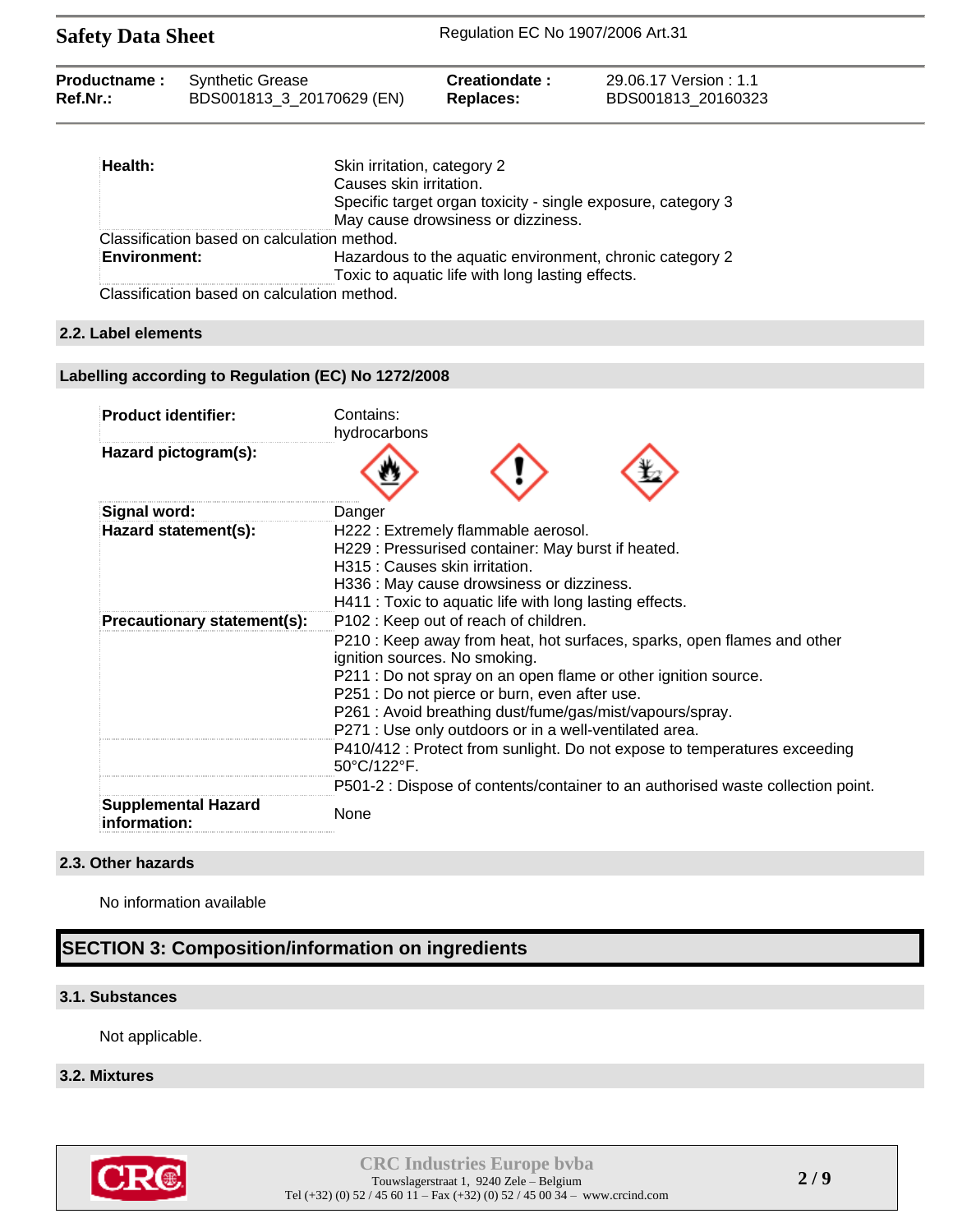| <b>Hazardous ingredient</b>                                                                               | <b>Registration</b><br>number | CAS-<br>nr.        | EC-nr                  | $\frac{9}{6}$ | w/w Hazard Class and<br>Category                                                | <b>Hazard statement</b>             | <b>Notes</b> |
|-----------------------------------------------------------------------------------------------------------|-------------------------------|--------------------|------------------------|---------------|---------------------------------------------------------------------------------|-------------------------------------|--------------|
| Hydrocarbons, C3-4-rich, petroleum<br>distillate Petroleumgas (1,3-butadiene <<br>0.1%                    | $ 01 -$<br>2119485926-<br>20  | 68512-<br>$91 - 4$ | $270 -$<br>990-9       | $50-$<br> 75  | Press. Gas, Flam.<br>Gas 1                                                      | H <sub>280</sub> , H <sub>220</sub> | K.G          |
| hydrocarbons, C6, isoalkanes, < 5% n-<br>hexane                                                           | $ 01 -$<br>2119484651-<br>34  |                    | $(931 -$<br>$254-9$ 50 | $ 25-$        | Flam. Lig. 2, Skin Irrit.<br>2, STOT SE 3, Asp.<br>Tox. 1, Aquatic<br>Chronic 2 | H225, H315, H336, H304, H411 Q      |              |
| <b>Explanation notes</b>                                                                                  |                               |                    |                        |               |                                                                                 |                                     |              |
| G: exempted from the obligation to register in accordance with art. 2(7) of REACH Regulation No 1907/2006 |                               |                    |                        |               |                                                                                 |                                     |              |
| K: not classified as carcinogen, less than 0.1% w/w 1,3-butadiene (Einecs-nr. 203-450-8)                  |                               |                    |                        |               |                                                                                 |                                     |              |

Q : The CAS-no is only an indicative identifier to be used outside the EU for global inventory entries.

(\* Explanation phrases : see chapter 16)

## **SECTION 4: First aid measures**

### **4.1. Description of first aid measures**

| Contact with eyes : | If substance has got into eyes, immediately wash out with plenty of water<br>If eye irritation persists: Get medical advice/attention.                               |
|---------------------|----------------------------------------------------------------------------------------------------------------------------------------------------------------------|
| Contact with skin:  | Take off contaminated clothing and wash before reuse.<br>IF ON SKIN: Wash with plenty of soap and water.<br>If skin irritation occurs: Get medical advice/attention. |
| Inhalation:         | IF INHALED: Remove person to fresh air and keep comfortable for breathing.<br>Call a POISON CENTER or doctor/physician if you feel unwell.                           |
| Ingestion :         | If swallowed do not induce vomiting because of risk of aspiration into the lungs.<br>If aspiration is suspected obtain immediate medical attention                   |

### **4.2. Most important symptoms and effects, both acute and delayed**

| Inhalation :          | Excessive inhalation of solvent vapours may give rise to nausea, headaches<br>and dizziness                                                                                |
|-----------------------|----------------------------------------------------------------------------------------------------------------------------------------------------------------------------|
| Ingestion :           | After vomiting of swallowed product aspiration into lungs is likely. Solvents may<br>induce chemical pneumonia.<br>Symptoms: sore throat, abdominal pain, nausea, vomiting |
| <b>Skin contact :</b> | Irritating to skin<br>Symptoms: redness and pain                                                                                                                           |
| Eye contact :         | May cause irritation.<br>Symptoms: redness and pain                                                                                                                        |

### **4.3. Indication of any immediate medical attention and special treatment needed**

| <b>General Advice:</b> | If you feel unwell, seek medical advice (show the label where possible |
|------------------------|------------------------------------------------------------------------|
|                        | If symptoms persist always call a doctor                               |

## **SECTION 5: Firefighting measures**

## **5.1. Extinguishing media**

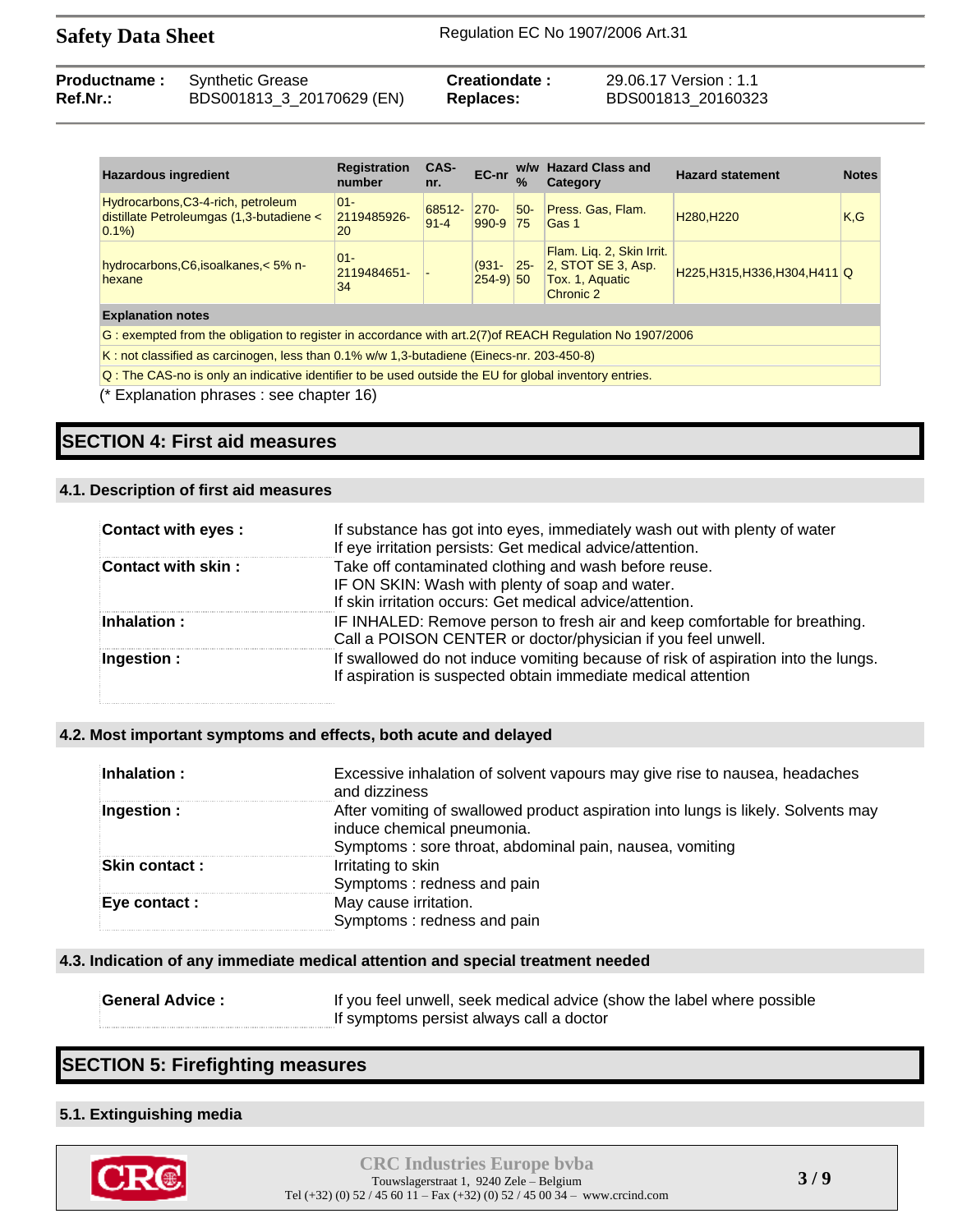| <b>Safety Data Sheet</b> |  |  |
|--------------------------|--|--|
|--------------------------|--|--|

| <b>Productname:</b> Synthetic Grease |                           | Creationdate: | 29.06.17 Version : 1.1 |
|--------------------------------------|---------------------------|---------------|------------------------|
| $Ref.Nr.$ :                          | BDS001813_3_20170629 (EN) | Replaces:     | BDS001813 20160323     |

foam, carbon dioxide or dry agent

#### **5.2. Special hazards arising from the substance or mixture**

Aerosols may explode if heated above 50°C Forms hazardous decomposition products CO,CO2

#### **5.3. Advice for firefighters**

Keep container(s) exposed to fire cool, by spraying with water In case of fire, do not breathe fumes

## **SECTION 6: Accidental release measures**

#### **6.1. Personal precautions, protective equipment and emergency procedures**

Shut off all ignition sources Ensure adequate ventilation Wear suitable protective clothing and gloves.

#### **6.2. Environmental precautions**

Do not allow to enter public sewers and watercourses

#### **6.3. Methods and material for containment and cleaning up**

Absorb spillage in suitable inert material

#### **6.4. Reference to other sections**

For further information see section 8

## **SECTION 7: Handling and storage**

#### **7.1. Precautions for safe handling**

Keep away from heat and sources of ignition Take precautionary measures against static discharges Equipment should be earthed Use explosion-proof electrical/ventilating/lighting/.../equipment. Use only non-sparking tools. Do not breathe aerosols or vapours. Ensure adequate ventilation Avoid contact with skin and eyes. Wash thoroughly after use Wear protective gloves/protective clothing/eye protection/face protection.

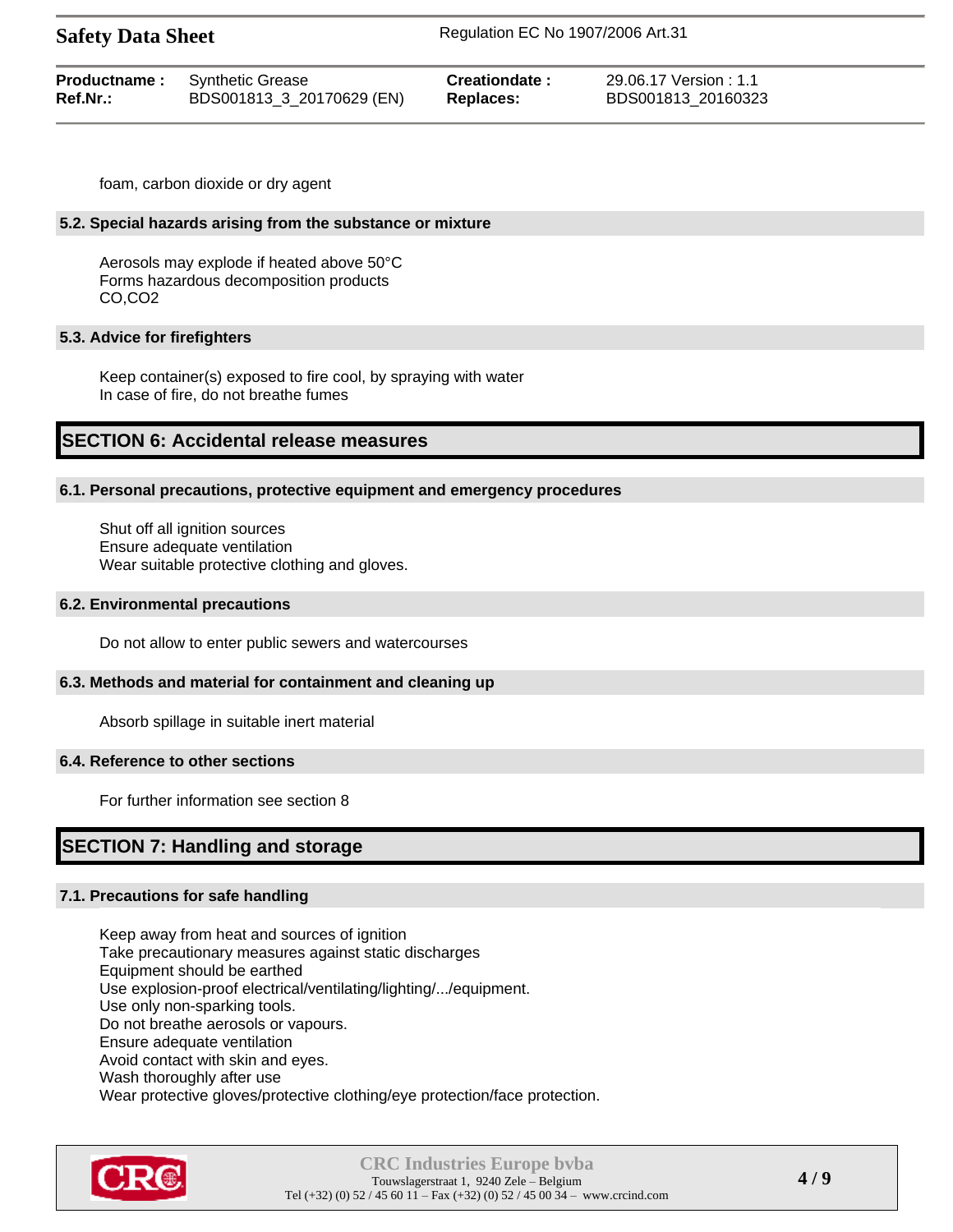| <b>Safety Data Sheet</b> |                           | Regulation EC No 1907/2006 Art.31 |                        |  |
|--------------------------|---------------------------|-----------------------------------|------------------------|--|
| <b>Productname:</b>      | <b>Synthetic Grease</b>   | Creationdate:                     | 29.06.17 Version : 1.1 |  |
| Ref.Nr.:                 | BDS001813_3_20170629 (EN) | Replaces:                         | BDS001813 20160323     |  |

#### **7.2. Conditions for safe storage, including any incompatibilities**

Pressurized container : protect from sunlight and do not expose to temperatures exceeding 50°C. Keep out of reach of children.

#### **7.3. Specific end use(s)**

**Lubricants** 

#### **SECTION 8: Exposure controls/personal protection**

#### **8.1. Control parameters**

#### **Exposure limits :**

No information available

#### **8.2. Exposure controls**

| <b>Control procedures:</b>          | Ensure adequate ventilation<br>Keep away from heat and sources of ignition<br>Take precautionary measures against static discharges                                                                                                                                                                                                                  |
|-------------------------------------|------------------------------------------------------------------------------------------------------------------------------------------------------------------------------------------------------------------------------------------------------------------------------------------------------------------------------------------------------|
| <b>Personal protection:</b>         | Take precautions to avoid contact with skin and eyes when handling the<br>product.<br>In all cases handle and use the product in accordance with good industrial<br>hygiene practices.<br>Ensure adequate ventilation                                                                                                                                |
| inhalation:                         | In case of insufficient ventilation, wear suitable respiratory equipment.                                                                                                                                                                                                                                                                            |
| recommended respiratory protection: | Air purifying respirator equiped with organic gas/vapor cartridge (type AX)                                                                                                                                                                                                                                                                          |
| hands and skin:                     | When handling the product wear chemical-resistant gloves (standard EN 374).<br>Use a reusable glove with a minimum breakthrough time of 30 minutes. The<br>breakthrough time of the glove should be longer than the total duration of<br>product use. If work lasts longer than the breakthrough time, gloves should be<br>changed part-way through. |
| Recommended gloves:                 | (neoprene)                                                                                                                                                                                                                                                                                                                                           |
| eyes :                              | Wear safety eyewear according to EN 166.                                                                                                                                                                                                                                                                                                             |
| <b>Environmental protection:</b>    | Avoid release to the environment.<br>Collect spillage.                                                                                                                                                                                                                                                                                               |

## **SECTION 9: Physical and chemical properties**

#### **9.1. Information on basic physical and chemical properties**

| (for aerosols data for the product without propellant) |                      |
|--------------------------------------------------------|----------------------|
| Apperance: physical state: Viscous liquid.             |                      |
| colour :                                               | White.               |
| odour :                                                | Characteristic odor. |
| $pH$ :                                                 | Not applicable.      |

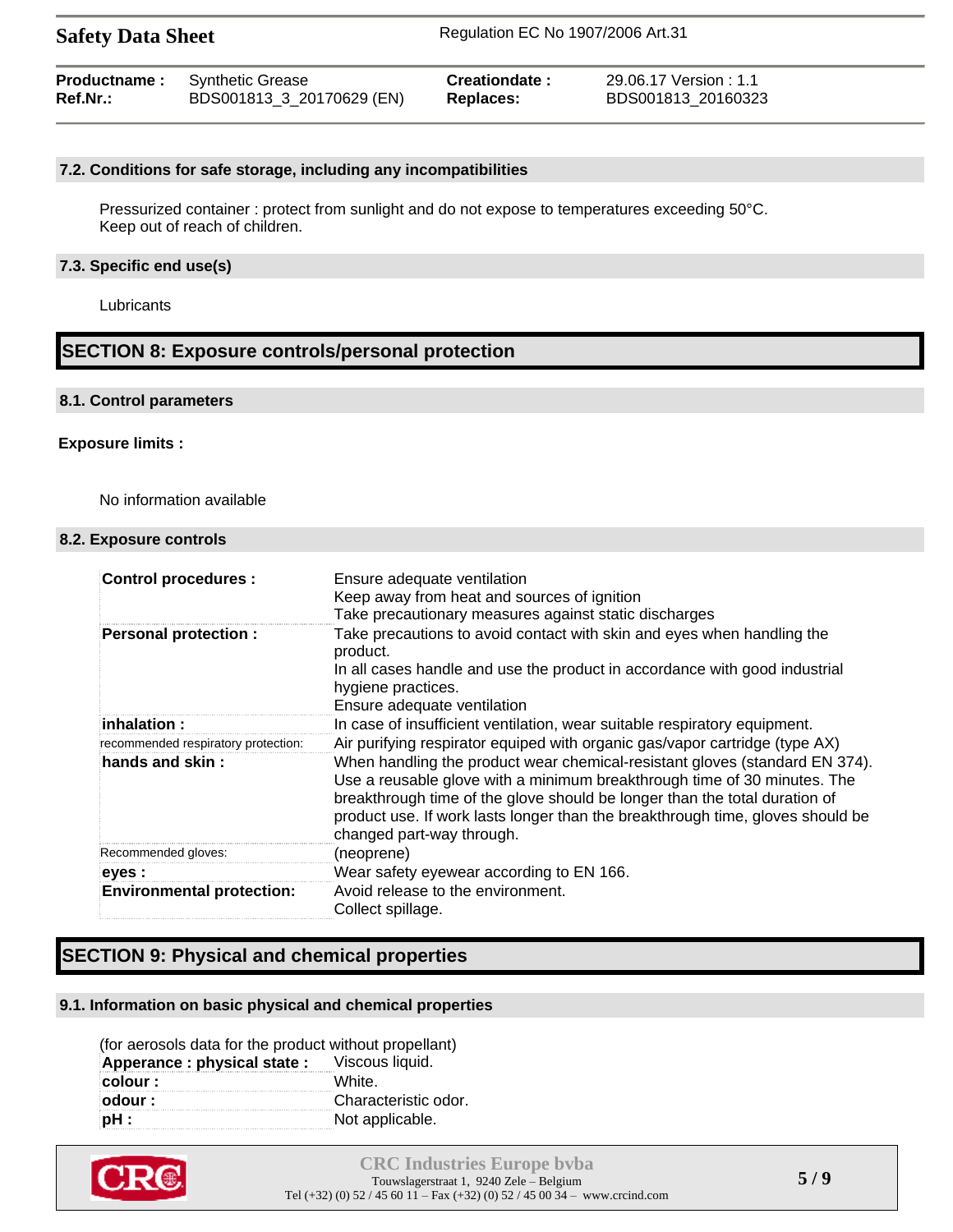| <b>Productname:</b> | <b>Synthetic Grease</b>   | Creationdate:    | 29.06.17 Version : 1.1 |  |
|---------------------|---------------------------|------------------|------------------------|--|
| <b>Ref.Nr.:</b>     | BDS001813_3_20170629 (EN) | <b>Replaces:</b> | BDS001813 20160323     |  |

| Boiling point/range :                           | Not available.              |
|-------------------------------------------------|-----------------------------|
| <b>Flash point:</b>                             | < 0 °C                      |
| <b>Evaporation rate:</b>                        | Not available.              |
| Explosion limits : upper limit : Not available. |                             |
| lower limit :                                   | Not available.              |
| Vapour pressure :                               | Not available.              |
| <b>Relative density:</b>                        | 0.74 g/cm3 ( $@$ 20 $°C$ ). |
| Solubility in water:                            | Insoluble in water          |
| Auto-ignition:                                  | > 200 °C                    |

#### **9.2. Other information**

**VOC = volatile organic compounds** 505 g/l

#### **SECTION 10: Stability and reactivity**

#### **10.1. Reactivity**

No hazardous reactions known if used for its intended purpose

#### **10.2. Chemical stability**

Stable

#### **10.3. Possibility of hazardous reactions**

No hazardous reactions known if used for its intended purpose

#### **10.4. Conditions to avoid**

Avoid overheating

#### **10.5. Incompatible materials**

Strong oxidising agent

#### **10.6. Hazardous decomposition products**

CO,CO2

#### **SECTION 11: Toxicological information**

#### **11.1. Information on toxicological effects**

**acute toxicity:** based on available data the classification criteria are not met **skin corrosion/irritation:** Causes skin irritation. **serious eye damage/irritation:** based on available data the classification criteria are not met

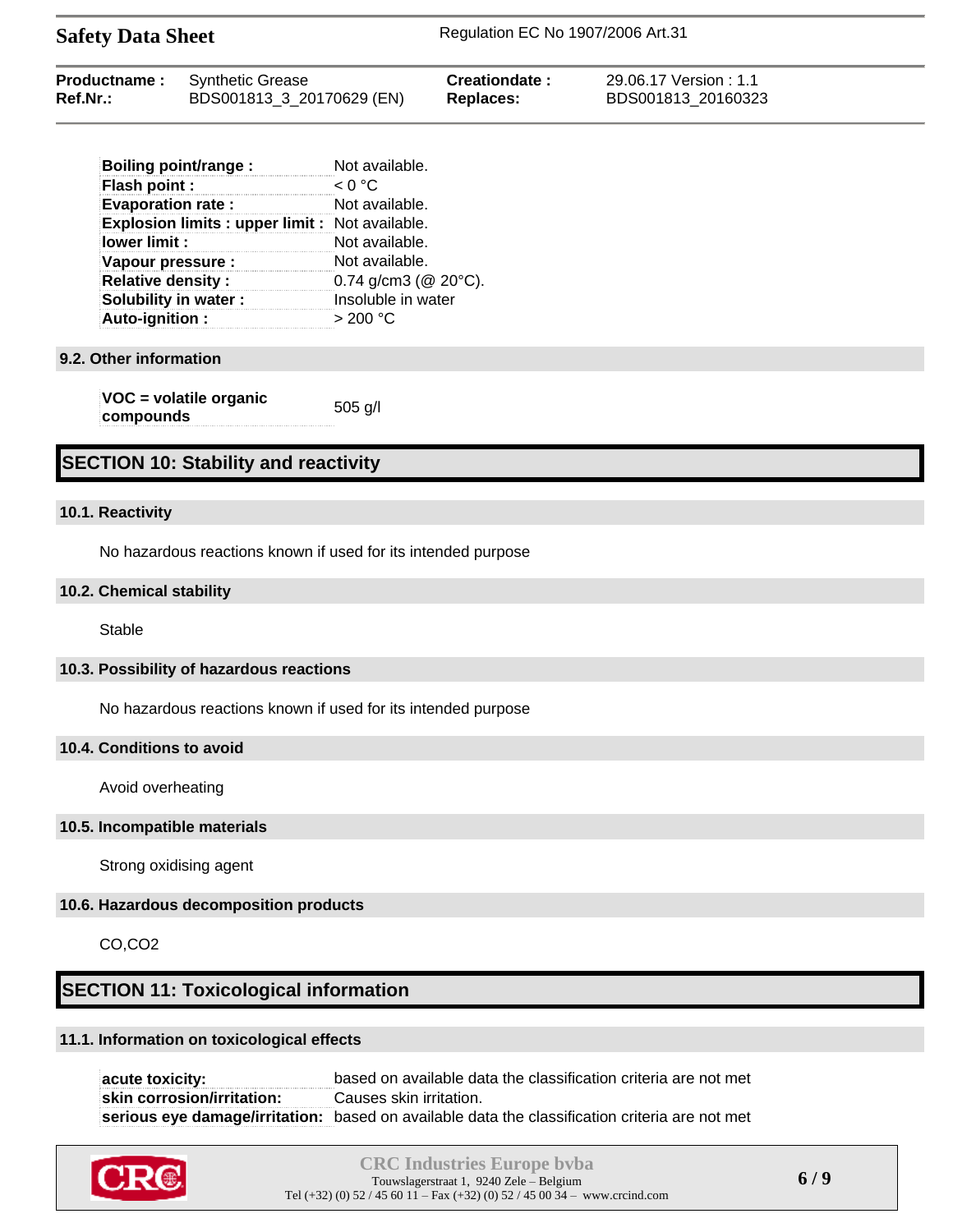| <b>Productname:</b> | Synthetic Grease          | Creationdate: | 29.06.17 Version : 1.1 |
|---------------------|---------------------------|---------------|------------------------|
| Ref.Nr.:            | BDS001813_3_20170629 (EN) | Replaces:     | BDS001813 20160323     |

| respiratory or skin<br>sensitisation: | based on available data the classification criteria are not met |
|---------------------------------------|-----------------------------------------------------------------|
| germ cell mutagenicity:               | based on available data the classification criteria are not met |
| carcinogenicity:                      | based on available data the classification criteria are not met |
| toxicity for reproduction:            | based on available data the classification criteria are not met |
| <b>STOT-single exposure:</b>          | May cause drowsiness or dizziness.                              |
| <b>STOT repeated exposure:</b>        | based on available data the classification criteria are not met |
| aspiration hazard:                    | based on available data the classification criteria are not met |

#### **Information on likely routes of exposure:**

| Inhalation :   | Inhalation of solvent vapours may give rise to nausea, headaches and<br>dizziness                               |
|----------------|-----------------------------------------------------------------------------------------------------------------|
| Ingestion :    | After vomiting of swallowed product aspiration into lungs is likely. Solvents may<br>induce chemical pneumonia. |
| Skin contact : | Irritating to skin                                                                                              |
| Eye contact :  | May cause irritation.                                                                                           |
|                |                                                                                                                 |

#### **Toxicological data :**

| <b>Hazardous ingredient</b>                 | CAS-nr. | method          |                |
|---------------------------------------------|---------|-----------------|----------------|
| hydrocarbons, C6, isoalkanes, < 5% n-hexane |         | LD50 oral rat   | $>$ 5000 mg/kg |
|                                             |         | LC50 inhal.rat  | $> 20$ mg/l    |
|                                             |         | LD50 derm.rabit | $>$ 3000 mg/kg |

## **SECTION 12: Ecological information**

#### **12.1. Toxicity**

Hazardous to the aquatic environment, chronic category 2 Toxic to aquatic life with long lasting effects.

#### **Ecotoxicological data:**

| <b>Hazardous ingredient</b>                 | CAS-nr. | method       |                   |
|---------------------------------------------|---------|--------------|-------------------|
| hydrocarbons, C6, isoalkanes, < 5% n-hexane |         | $IC50$ algae | $55 \text{ mg/l}$ |
|                                             |         | LC50 fish    | $> 1$ mg/         |
|                                             |         | EC50 daphnia | $3.87$ mg/l       |

#### **12.2. Persistence and degradability**

No experimental data available

#### **12.3. Bioaccumulative potential**

No experimental data available

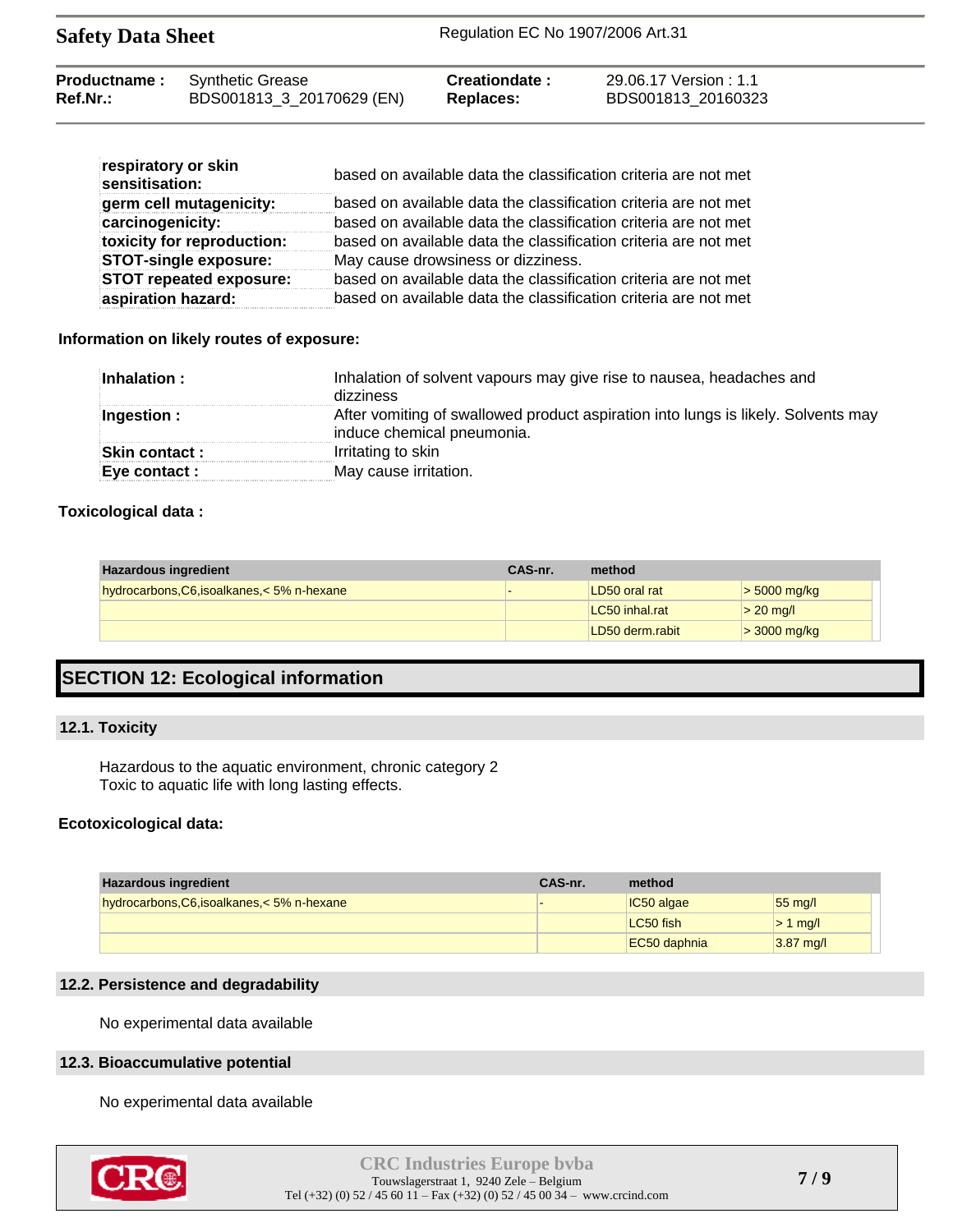#### **12.4. Mobility in soil**

Insoluble in water

#### **12.5. Results of PBT and vPvB assessment**

No information available

#### **12.6. Other adverse effects**

No experimental data available

## **SECTION 13: Disposal considerations**

#### **13.1. Waste treatment methods**

| <b>Product:</b>                | This material and its container must be disposed of in a safe way.<br>Do not discharge into drains or the environment, dispose to an authorised<br>waste collection point. |
|--------------------------------|----------------------------------------------------------------------------------------------------------------------------------------------------------------------------|
| <b>Contaminated packaging:</b> | Disposal should be in accordance with local, state or national legislation                                                                                                 |

## **SECTION 14: Transport information**

# **14.1. UN number** UN-number : 1950 **14.2. UN proper shipping name** Proper shipping name: AEROSOLS (naphta's) **14.3. Transport hazard class(es)** Class: 2.1 ADR/RID - Classification code: 5F **14.4. Packing group** Packing group: Not applicable. **14.5. Environmental hazards** ADR/RID - Environmentally hazardous: Yes

IMDG - Marine pollutant: Marine pollutant IATA/ICAO - Environmentally hazardous: hazardous: